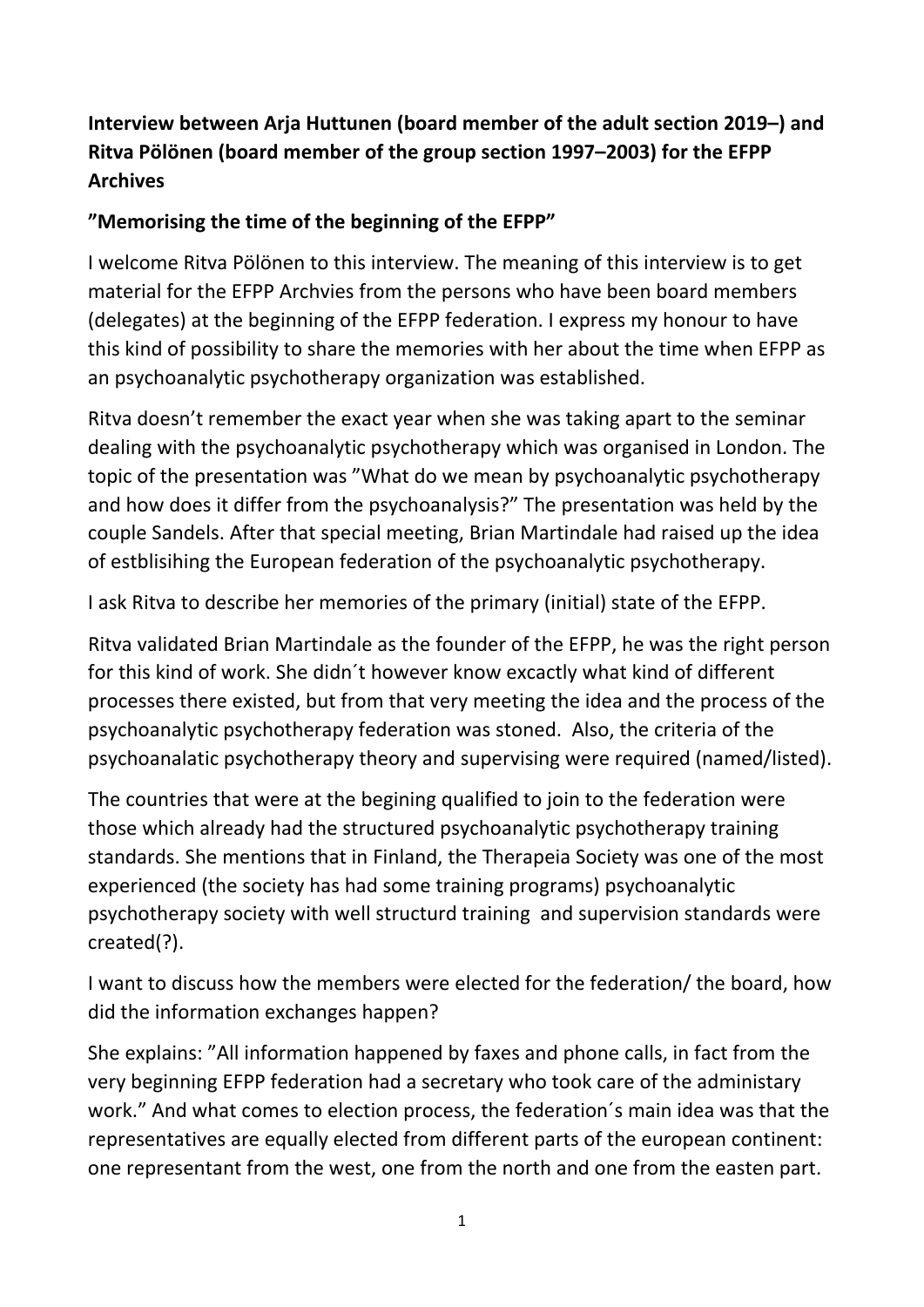Ritva describes shortly also the election process by which/ how she became elected into the group section of the board; she was encouraged and supported by her finnish fellow collague Mikko Roine who has been active participant in international psychoanalytic psychotherapy field especially with collagues in London. She had struggled with her ambivalence to run the representative as the board member in group section because of her english language skills. In fact she had felt difficulties at the beginning of the board period, but quickly noticed that also the others had same difficulties.

The election situation had been exciting; Ritva had won a voting by only one vote to the danish collague!

I want to go back to the previous question and hear more about the election processes of the member countries. korjaa tämä kysmys, koska vastaus ei vastaa kysymykseeni…

Ritva evaluates that the EFPP´s very basic priority was to influence psychoanalytic training programs to fullfill EFPP` s criteria in each member country. The EFPP struggled a lot with its goal for to realize and for to win a resistance. Also supervisory criteria raised a lot of discussions, meaning that it was difficult to give up their own way of thinking. One large question was also what kind of basic education were accepted before starting a psychoanalytic psychotherapy training. In early years of EFPP federation, many member countries partisipants preferred psychiatrists as the basic education. And it was a true astonishment when she described that in Finland psychologists were allowed both to study and teach in the psychoanalytic trainig programs and addingly they could graduate to the psychoanalysts as well. In Finland, the criteria for the basic education has been all the time broad meaning that also sosial workers, nursers, theologists, social psychologists can be validated.. Ritva remembers to have justified many times that also psychologists had competence/readyness to teach psychoanalytic theory and run the studing groups. And the question also was if the psychoanalysts were the right persons to teach at the psychotheraist training groups…or have they have to be psychotherapists? These kind of questions were in the air.

Ritva continues to memorise her work for instance with Spanish collagues when she worked as a consultant and taught and helped them to create the group psychotherapy´s ground which consists of a psychoanalytic theory of group processes, the group psychotherapy treatment and supervision. In fact there were a need to understand how different psychotherapy treatments separate from each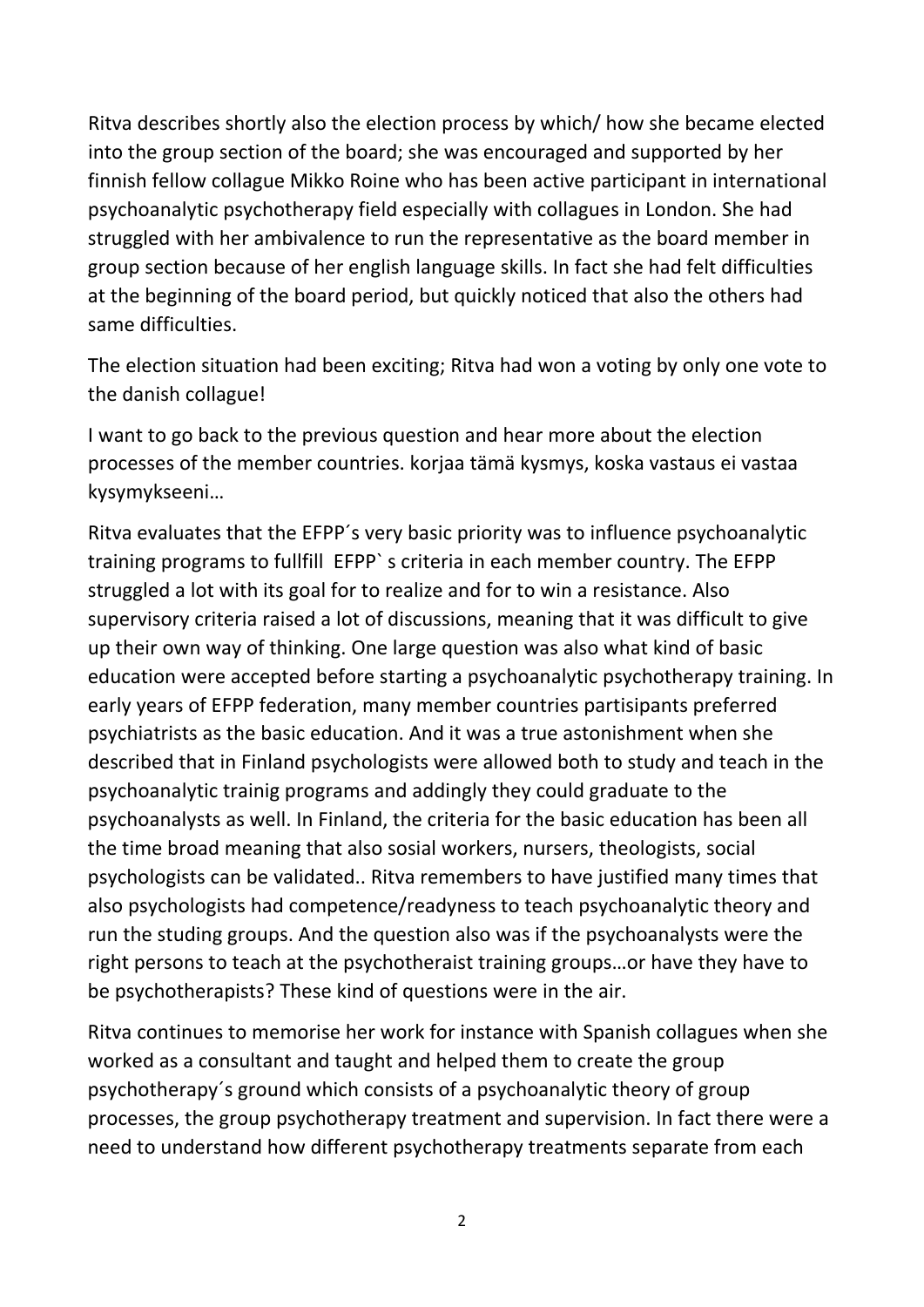other and what were the main criteria to be fullfilled if they wanted to join the EFPP federation.

We also discusss how important was the observer status in the EFPP. Before some European country wanted to become a full member of the EFPP it had the possibility to take part in the delegates meeting and learn what kind of preparing processes they need to make in their training programmes and so on in their own contry. Ritva also mentions the co-operation with Finland´s neigbour countries Lithuania and Russia (St.Petersburgh) from where Finnish collagues have collagues taking part in the working groups organized in Finland… Ritva mentions that there were a lack of the professional books in Russia and she wanted to borrow them to these collagues.. this kind of co-operation they have had at that time… I reflect to Ritva´s opinion that the theme of basic education ground has been discussed also nowadays at least in adult section´s zoom meeting.

I want to ask Ritva what kind of experiences she got to Finland from those years she was the board member.

She remembers discussions with Brian Martindale who had described Finnish as strick super-ego persons, with clear boundaries. By that Ritva meant that the Finns

coherent group psychotherapy training systems where the candidates could train strictly to the group psychotherapist combared with the other different groups section´s member countries people who thought that you have to be at first an individual psychotherapist and after that you are allowed to continue as the group psychotherapist training…

At those days finnish collagues tried to co-operate with norwegian collagues and discuss with those questions, but it didn´t take a further steps.

I wanted to clarify that idea of strick super-ego feature people, what does it mean?

Ritva told that there were a push to modify the frequency of one´s own treatment and get facilitations of those criterions needed.In discussions people thougt that the treatment requirements in Finland were too high . We reflected the requirements which are needed nowdays… it is in group psychotherapy one and half hour a week and in individual psychotherapy it is 2 to 3 times a week..also the discussion were alive when it decided has the treatments realise during the training program, before the training or at the same when you are at the training program.

I was interested in the national network - phenomen, has it discussed in the board 1997?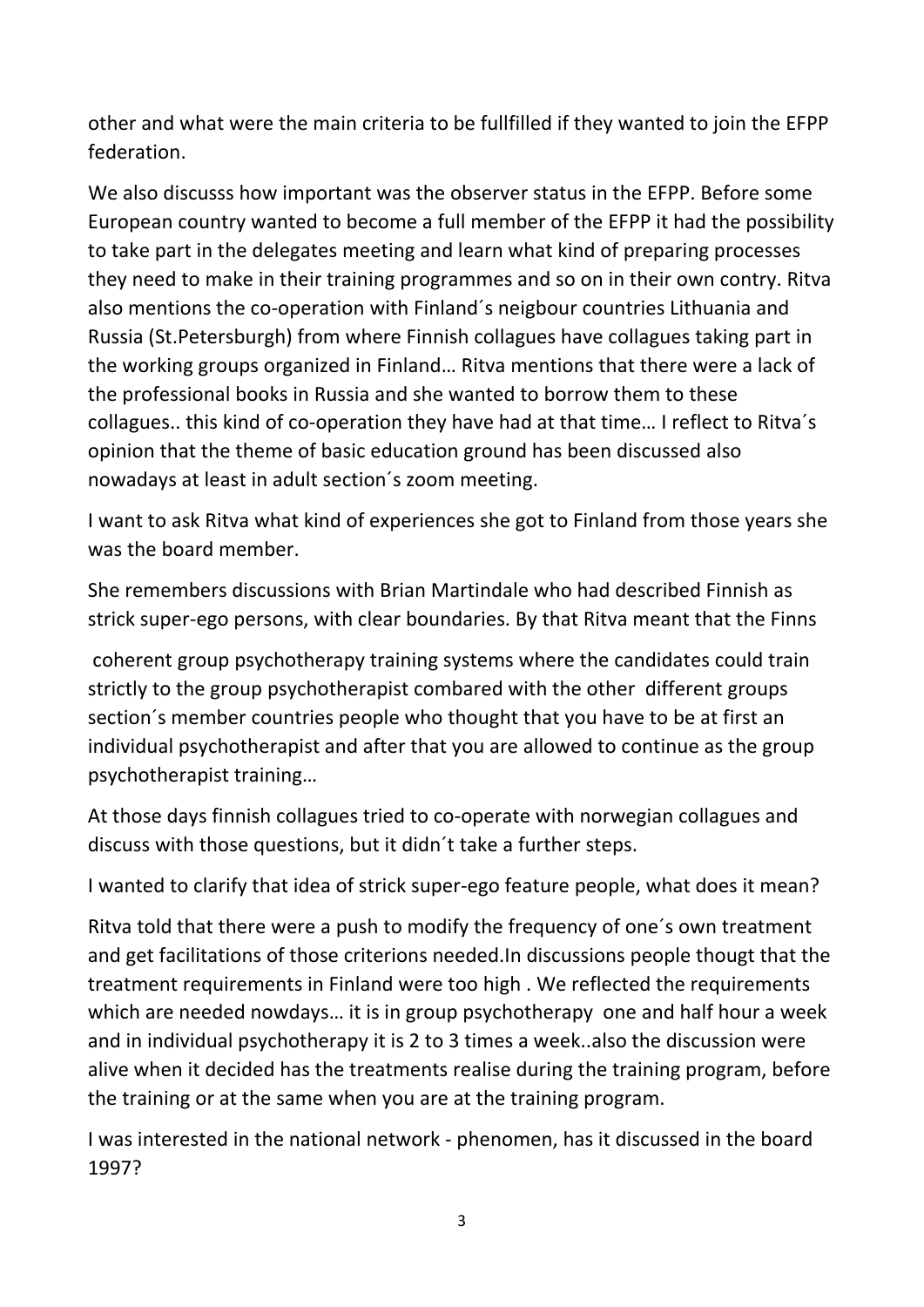Ritva told me that the EFPP federation´s foundation and the national network phenomen was created at the same time.

I asked was the amount same at those days as it is nowadays menaing 2 person in each section..

Ritva clarify that at those days one representative and her/his debuty member was enough per member country. She told that the members and debuty members were chosen in Finland by turns between the main psychoanlaytic associations. Ritva had noticed that the very same representatives were chosen to the bord members, she continued " perhaps the question was also an economical, representatives were forced to cancell the patients sessions and they lost his /her earnings.."You have to take apart to the board meeting before three days of the main congress and travel fees were free , they were the rewards for your job for the board work. There were also an aftermath after the delegates meetin were we processed what was the offering of the congress and the delgates meeting",she described…

….battery of Ritva´s computer was guite finish…

We reflected the changes in the amounts of the delegates between the begining and nowadays of the federation and also the changes between the costs which are nowadays paid to the board members.

I continued with my questions and wanted to ask what kind of social phenomen there were 1997- 2003 in the air except those psychoanalytic psychtherpy´s criterions which were built in the board?

Ritva said that one special factor was the co-operation with Karnac books and the publising the books of psychoanalytic psychotherapy´s theories, psychoanalytic thinking and psychotherapy. Professor Tsiankis from Creece was one who organised that work and also Brian Martindale was an important person who put his input for this kind of the board´s function. In those days we put a lot of energy for the creation of psychoanalytic theory. Of my mind the first books were excellent and they were used broady in the psychoanalytic training programs as the basic material for learning psychoanalytic theory. Ritva wanted to add that EFPP had also it´s own journal…

We agreed that it must have been a very important work. We came to the conclusion that that EFPP as an psychoanalytic organisation has had a clear, continious mission to develope and defend psychoanalytic psychotherapy in each part of the European. A change which has happend during its development is that nowadays EFPP doesn´t separate east, west, north and middle Europe, but we all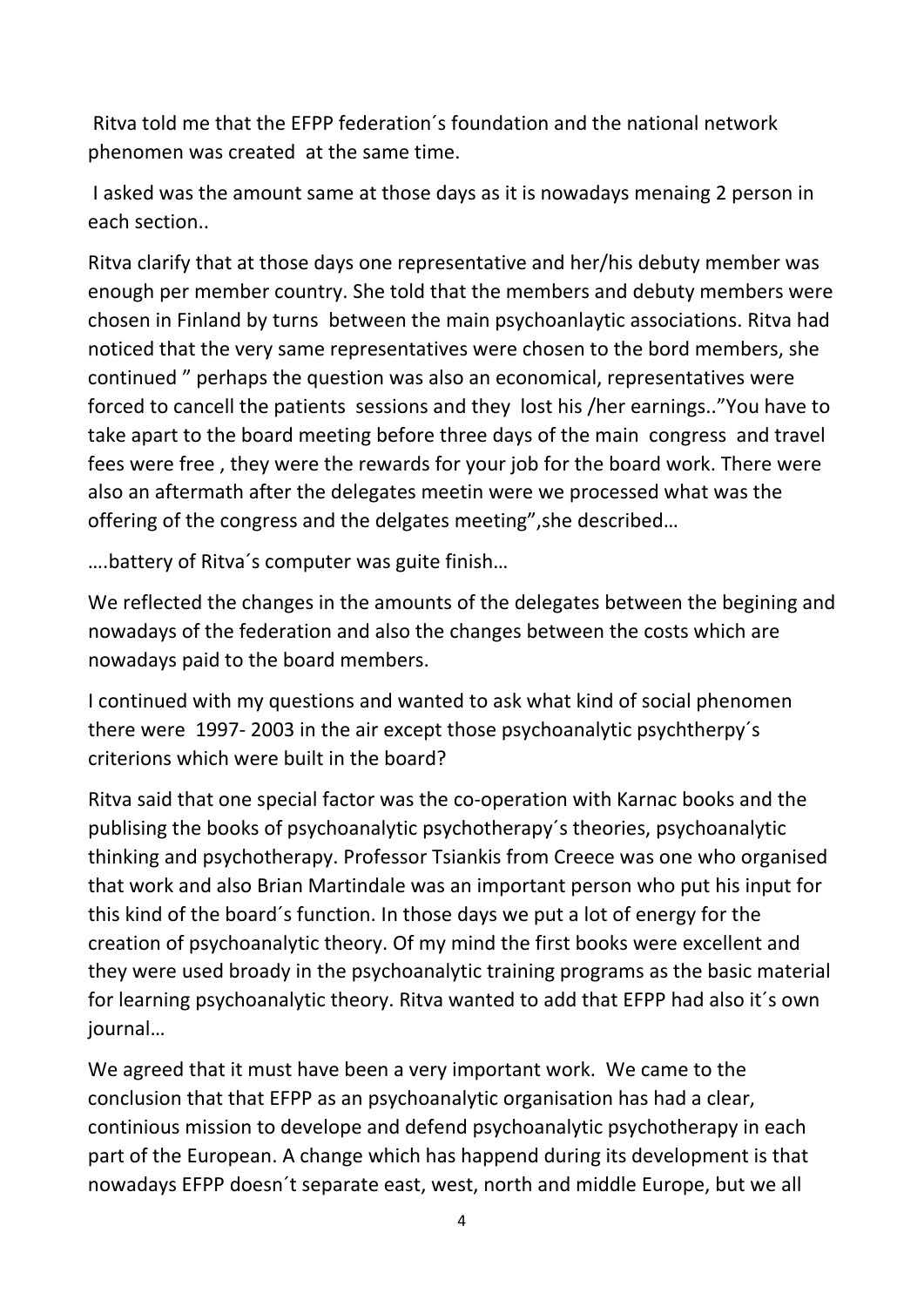are the same area, meaning the integrity of the EFPP federation is one of the main ethical principal.

Ritva emphasized the importance of the variety of the board members; she appreciated a lot of the co-operation in her time at the board and mentioned for instance an italian Allesandro Bruni whose influnce had been impressive in the discussion not at least for the well organized group psychotherapy training system in their country. " He teached a lot of us and Ritva thinks that all the members in the group section were open to listen his experinces and wanted to modify them to each own country psychotherapy systems. She had call proff. Bruni to teach finnish group students… The other person whom Ritva remembered was professor Bande from Switzerland, he has been very systematic and he was a good theoretical thinker. Those authors were well appreciated in the EFPP and the co-operation was very important, meaningful, lively and rich so that everyone felt to get a lot from them.

I validated Ritva´s thoughts and thought that also nowdays also these values are existing strongly.

We took a moment for the personal discussion of the localisation of …Tohmajärvi and Lohjajärvi

I asked Ritva about the etchis, did this issue exist in the discussions?

Ritva said that the question of ethics was many times discussed in the board, but she thought that perhepas there were something which scared to open that issue so that the board members didn´t ever manage to start working them through, " there were always other important issues, even thou the ethis was important. Berhaps people thought that each country has it´s own ethical principals…

I mentioned that the board had organized a working group which has now wrote the ethical code which consists both an organizational ethical prinsipals and the principals for the clinical work between the patient and the psychotherapist.

Ritva appreciated that work and she noticed that kind of ethical code can influence a lot to each country´s way of handling those themes. It is a good way to learn from the others and she believed that the ethical code can help to develope the professionals to do better their work and also to develope the psychoanlaytical organisations.

I reflected our discussion and asked if she wanted to pick up something important , which could be good to say..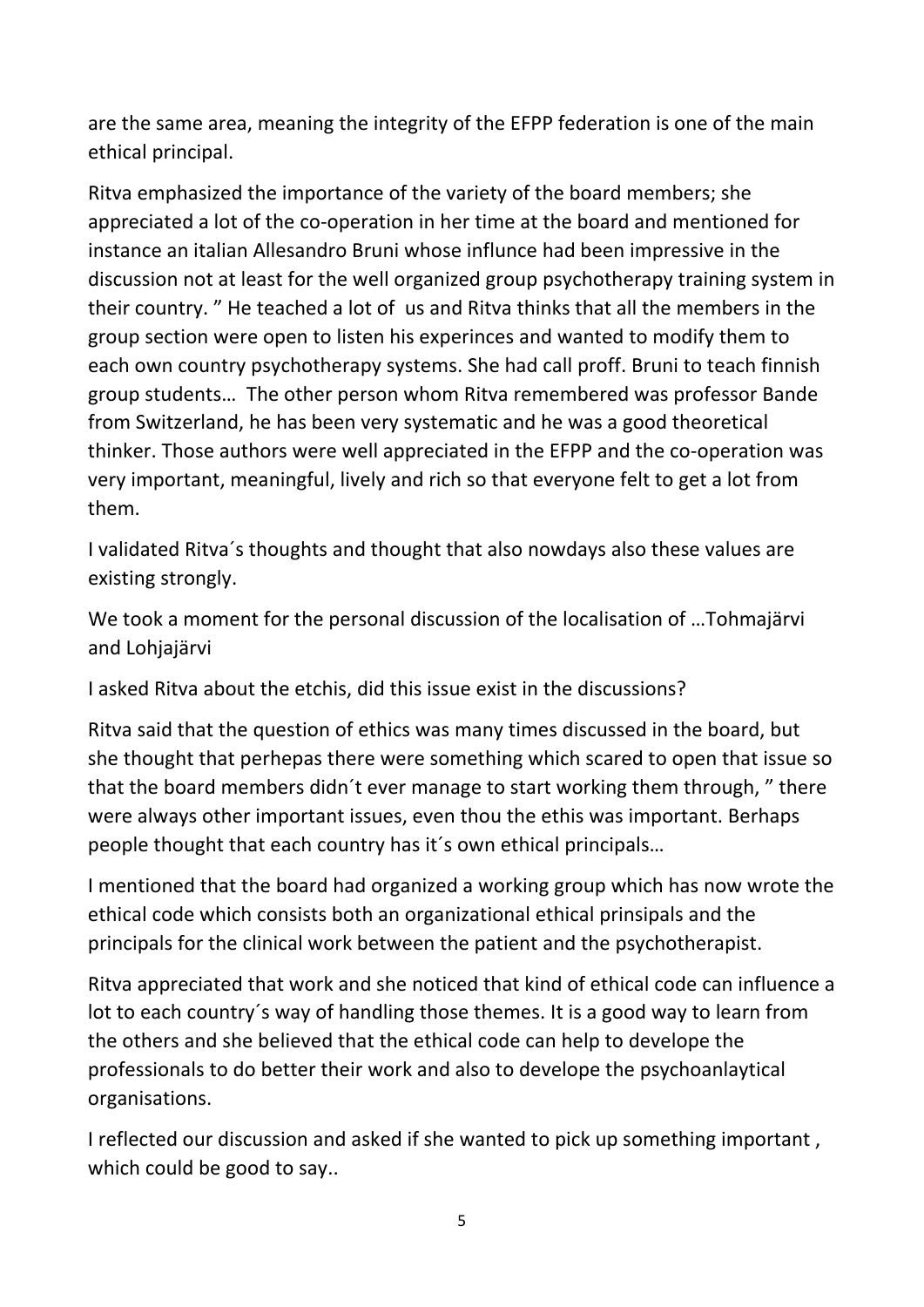Ritva stressed the importance of the ability to co-operate with other countries´, different psychoanalytic collagues. She sees that ability will make possible rich and fruitful thinking and gives way to the possibility to develope both the personal psychotherapeutic instrument and also the training programs to become better to the students. Also the congresses made by the EFPP were a great way to learn and the interactions were wunderful about the topics been held after the lectures. She understood that this kind of discussions made possible to further develope psychoanalytic thinking and theory." Theories must develope itself also… She sees the personal interactions were very important… I mentioned that nowadays the interactions with delegates are active thanks to electronic media, it means that the delegates meet every sencond month…One single factor which Ritva remebered well was the EFPP Board´s support and experince to her when here in Finland the goverment handled the law. Also so the law of psychology was at time under processing in Finland and Ritva had used all the knowlegde which she had cathered in Europe and which could be useful for preparing that new law. She remebered to get copies( main important parts of the law ) from German ´s psychotherapy law consisting 400 pages, which were a huge help for her.

So EFPP influenced a lot of the psychotherapy field here in Finland which she had felt grateful.

I mentioned Ritva a similar experience from my own board memeber period when COVID-19 time began and the restictions was put in Finland so that Kela denied not to do group psychotherapies by zoom. We got the latest information of the group psychotherapy reseach ( Uli Schultz-Verain ) to justify to the

decision makers in Kela that the zoom is available during the Covid -19 timesespecially just then!

We talked about the changes in the psychotherap field from the juridish point of view comparing with the time 1997-2003 and nowadays and Ritva was giving an excample of her dorther´s studing psychology where she is able to practice at the clinic with patient under supervision during her studies, so that the student get a realistic experince of the work.

At the end of the interview I wanted to go back during the foundation of EFPP times. I wonder does Ritva remember if the co-working to EU was intended to do?She rememer that Brian Martindale has talked about that and the discussions were gone through. Also here in Finland Ritva remembered to keep in touch with